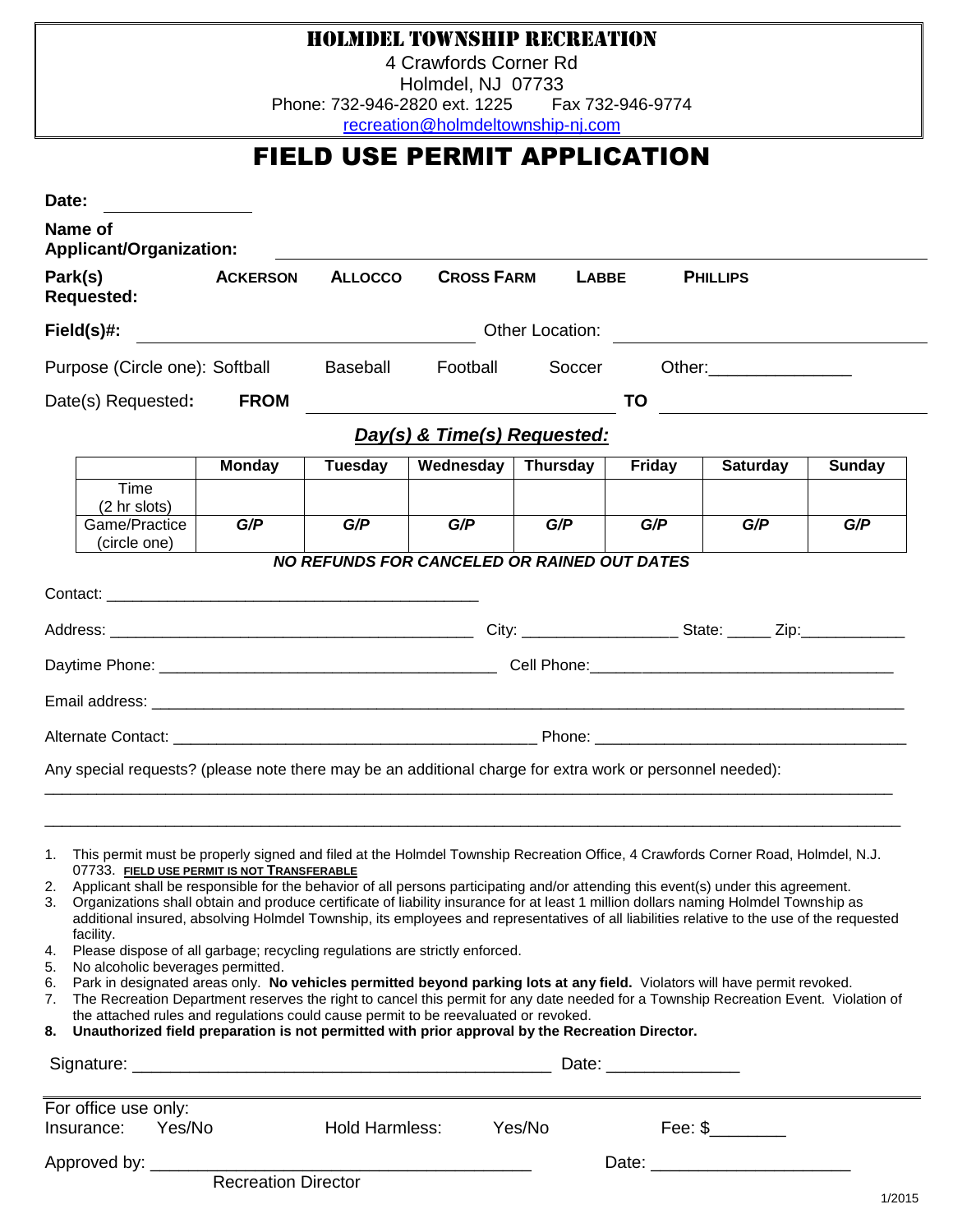# Holmdel Township Recreation Athletic Field PLAYABILITY **GUIDELINES**

We are committed to providing high quality, safe playing surfaces for our multi-use athletic facilities and with the help and consideration of all user groups we will protect the turf from excessive damage. If any of the following conditions occur, scheduled games and practices must be cancelled or postponed:

- 1. **Audible thunder or visible lightning** (play will not resume until 30 minutes after the last sight of lightning or sound of thunder).
- 2. **Visibility (darkness)**
- 3. **Standing water** on the playing field.
- 4. **Soil Saturation:**
	- a. Walking on the grass causes water rise to the surface around the foot.
	- b. Walking on the grass causes footprint indentations in the field
	- c. One inch or more of rain 48 hours prior to a scheduled game or practice accompanied by steady rain on game or practice day.
	- d. Steady downpour of rain on game or practice day, which could cause damage to grass or injury to participants.
- **5. Extreme Drought** conditions where 50% of the playing surfaces has turned dormant.

**All coaches, referees and umpires are responsible for ensuring the safety** of field playing conditions at all times during scheduled play. Safety implies safety of the resource as well as the participants.

*It is important that every coach and user group understands these rules in order to ensure the safety of the team and maintain the quality of the fields.*

*4-10-14*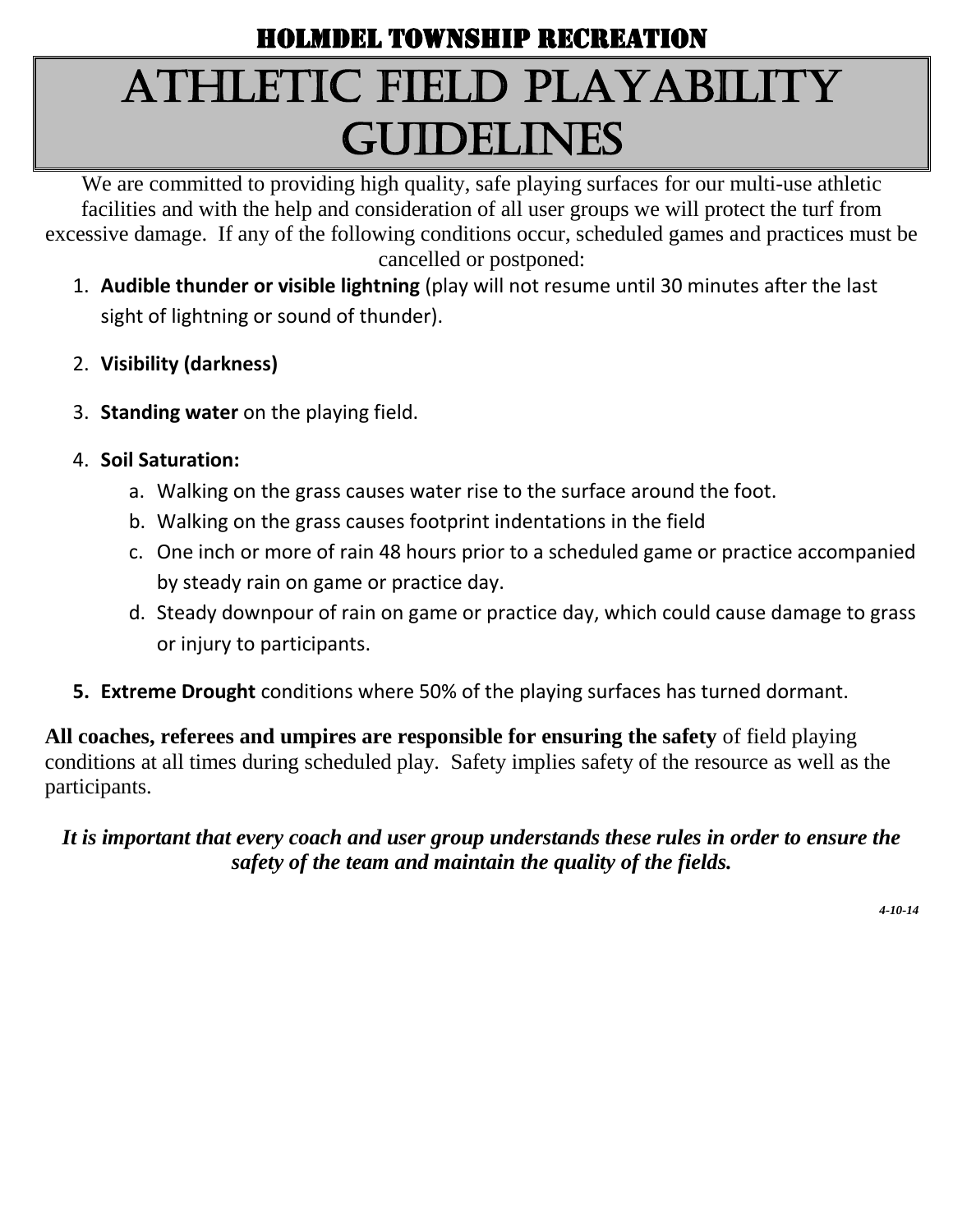#### **Holmdel Parks Rules & Regulations**

*The following policies apply to Ackerson Park, Allocco Park, Cross Farm Park, Labbe Park, Phillips Park and Veterans Memorial Park:*

- **1.** All permit requests must be made a minimum of one week prior to the requested date(s) of use, in person or in writing to the Holmdel Township Office of Parks & Recreation.
- **2.** All groups of *20 or more* are required to obtain a permit at the Holmdel Township Office of Parks & Recreation. (13-1.6)(1976 Code § 55B-6; Ord. No. 25.77)
- **3.** The permit must be filled out completely, signed and filed in the Holmdel Township Office of Parks & Recreation. Person signing out the permit assumes all responsibility for the use of the park(s).
- **4.** Group(s) must have an authorized permit and be on the master schedule.
- **5.** Recycling regulations are strictly enforced. Failure to abide by recycling regulations may result in the revocation of permit.
- **6.** If for any reason the Organization or Person no longer needs the park, they must notify the Holmdel Township Office of Parks & Recreation IN WRITING of any cancellation. **PERMITS ARE NON-TRANSFERABLE.**
- **7.** *A Certificate of Insurance* is **REQUIRED** from every group or organization using the park. Holmdel Township must be named as additional insured. Renewal must be submitted as it becomes due. NO ORGANIZATION/GROUP WILL BE ALLOWED TO USE THE PARK(S) UNTIL ALL PAPERWORK IS COMPLETED AND ON FILE. Groups using the fields without the proper paperwork will not be allowed to use the park(s) in the future.
- **8.** Use of property shall be limited to that listed on the Field Use Permit.
- **9.** Property shall not be used for any purpose which is in conflict with the aims and objectives of the Township or the Holmdel Township Office of Parks and Recreation.
- **10.** No vehicles permitted beyond parking lot at any parks. Violation will cause permit to be revoked and violator will be held responsible for any damages sustained.
- **11. Cross-Farm Park Soccer fields are to be used for scheduled games only**. If games deviate from the normal schedule, the Office of Parks & Recreation must be notified. Practices are permitted **only in designated practice areas**.
- **12.** All games (including make-up games) must be scheduled through the Holmdel Township Office of Parks & Recreation.
- **13. Inclement weather:** The Recreation Department will determine the playability of the fields during the week as of 3:00 PM. Weekend play may or may not be determined by the Recreation Department on Friday. If a determination has not been made or if weather conditions deteriorate after the Recreation Department has determined the fields are playable, then group leaders should use their best judgment as to if the field is playable in its current condition. Unauthorized field maintenance (to attempt to make the field playable) is prohibited. (See #14 below.)
- **14.** *If fields are unplayable due to inclement weather (which would cause an unsafe situation or damage to the fields) the program should be re-scheduled. If damage is done to the field and/or park, the permit will be revoked and the group will be held responsible. Please use sound judgment. Safety is our main concern.*
- **15.** The Office of Parks and Recreation may cancel or reschedule permits at any time.
- **16.** The Township may restrict or limit date/time available for fields due to Township events, maintenance of fields, etc.
- **17.** Every organization/group shall sign such contracts and agreements as shall be required by the Office of Parks and Recreation and pay the specified rental charges and fees at the time of filing the permit.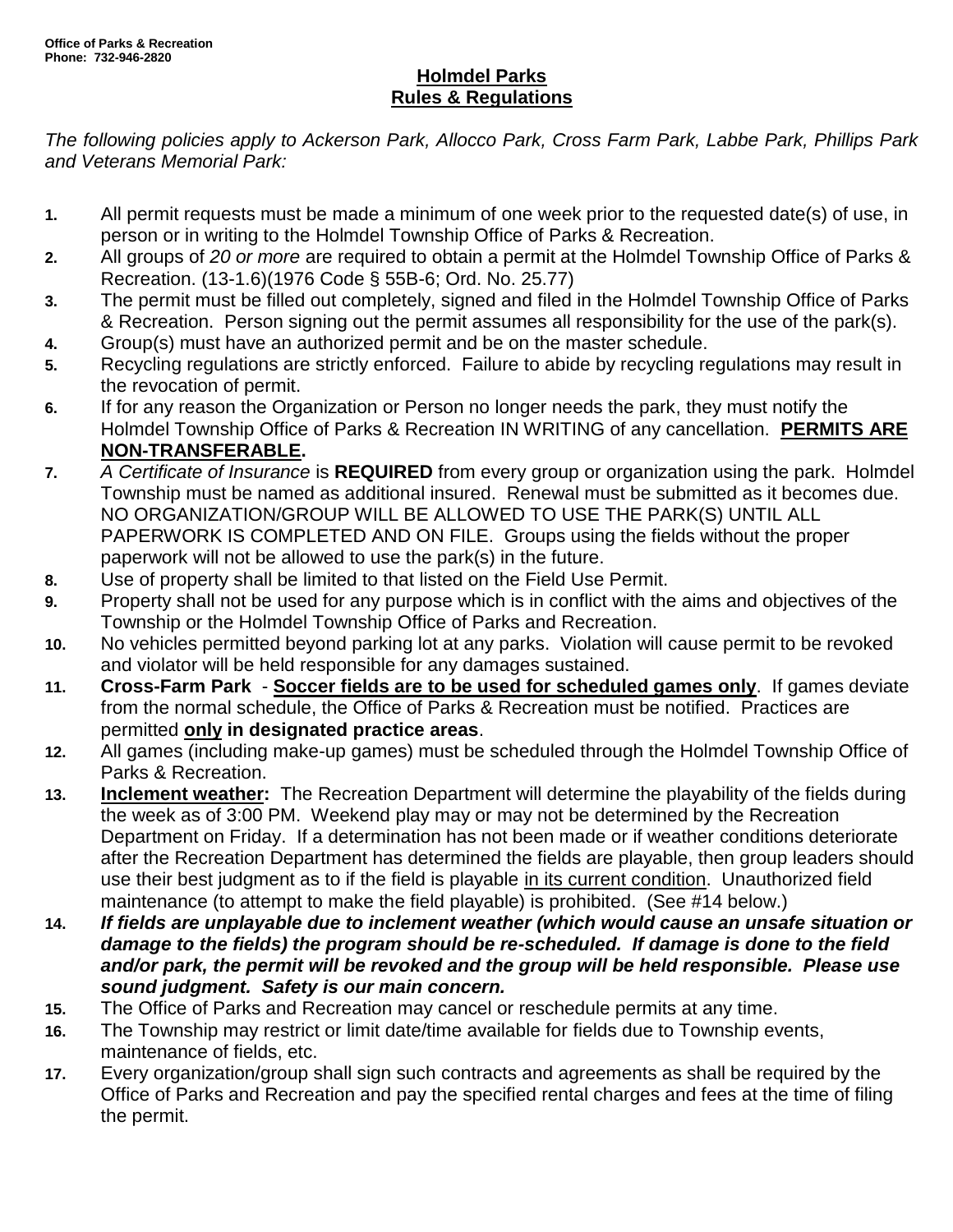- **18. No changes or alterations will be made to the properties without the approval of the Recreation Director.** If changes are deemed necessary and approved (the Director will be in charge of authorizing the work), the charges for alterations will be added to the basic rental charges and be the responsibility of the applicant.
- **19.** If a Parks & Recreation employee (including a D.P.W. employee) is needed for additional services beyond his regular hours, a charge will be added to the rental rate (may include work required for preparation or clean-up after rental).
- **20.** The Recreation Director may require police protection at an event and, if required, the cost shall be paid by the organization.
- **21.** Parking regulations are strictly enforced.
- **22.** It is expressly understood and agreed that Persons or Organizations receiving approval to use the park(s), shall defend, indemnify, and hold harmless the Township of Holmdel, its' employees, agents, volunteers and officials from any and all lawsuits, costs, claims, expense, and judgments resulting from use of the park(s).
- **23.** Park(s) shall be used for athletic and recreational purposes only.
- **24.** All National, State Laws, local ordinances and rules of the Police and Fire Departments regarding public assemblies must be strictly complied with. The employees of the Office of Parks and Recreation or its' representatives shall, at all times, have access to all parts of the park(s). The Office of Parks and Recreation or its' representatives reserves the right to revoke any permits should action be deemed necessary or desirable and it is determined to be in the best interest of the Township and the public in general. If you do not abide by the laws, rules and ordinances, your permit may be cancelled, you may forfeit your fee, and you may be subject to legal action.
- **25.** Consumption of alcohol (unless by special permit) and smoking are prohibited in all Township Parks.
- **26.** The park(s) must be left in the condition it was found, reasonable wear and tear excluded. **PICK UP ALL TRASH!**
- **27.** Adults must supervise groups consisting of minors (under 18 years of age) at all times. The permit will be issued to the supervising adult only.
- **28.** Dogs must be leashed and curbed at all times in parks.
- **29.** *Refunds and Cancellations* a refund or alternative date shall be given only when the cancellation of a permit is the result of actions by the Holmdel Township Office of Parks & Recreation for reasons other than a violation of the policies. No Refunds are given for inclement weather. Every effort will be made to provide an alternate date, but there is no guarantee that it will be accommodated.
- **30.** Under no circumstances should the irrigation system at Cross Farms Park be tampered with.
- **31.** If applicable, rosters and team schedules should be provided to the Holmdel Township Office of Parks & Recreation.

#### **32. No Golf activity at any park.**

**33.** Any initial violation of these Policies may result in disciplinary action. (See "Disciplinary Policy for Unauthorized Field Use.")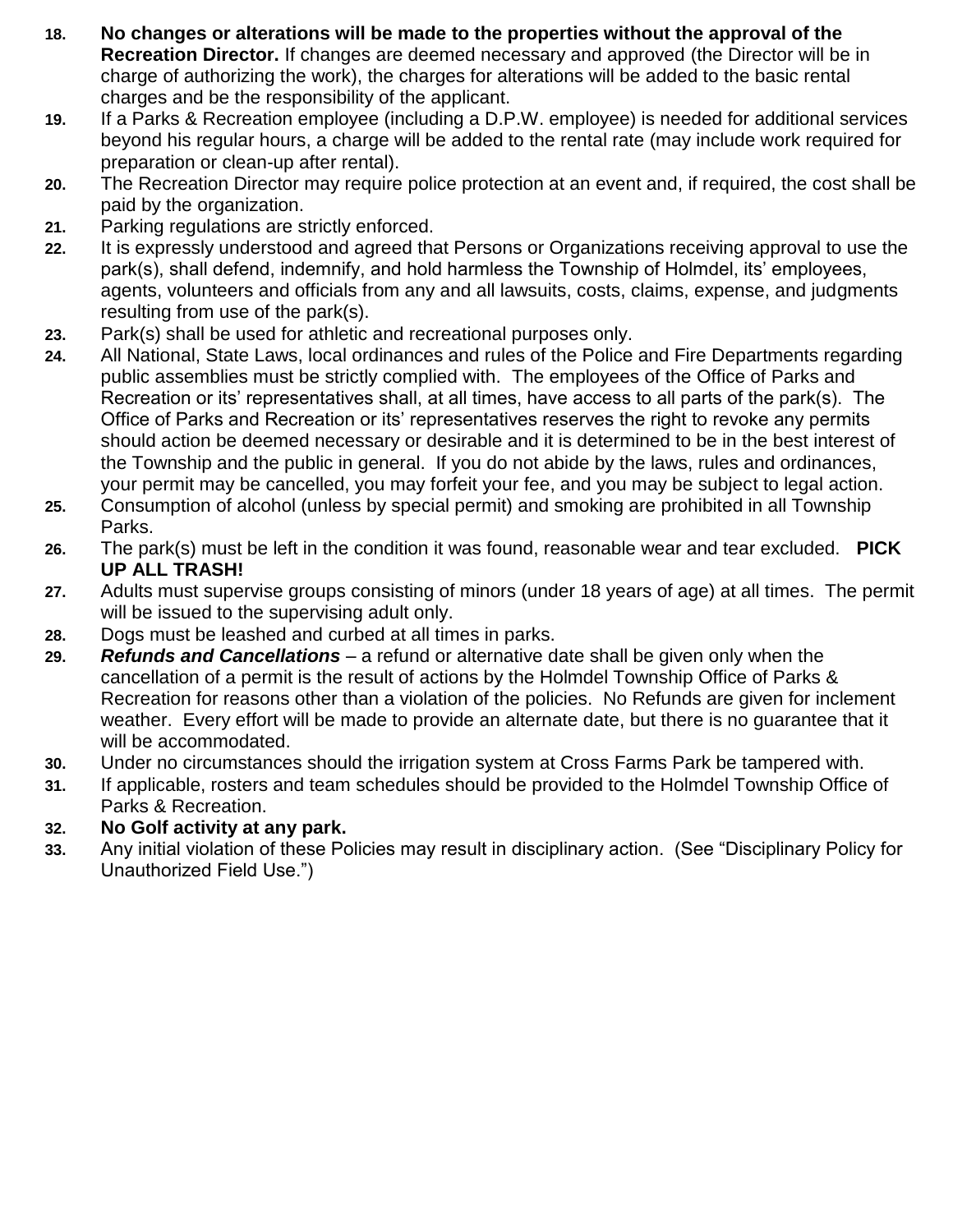ORDINANCE AMENDING CHAPTER XIII (PARKS AND RECREATIONAL FACILITIES), CHAPTER 13.2 FACILITY USAGE FEES, SECTION 13-2.1, INDOOR AND OUTDOOR FACILITIES OF THE REVISED GENERAL ORDINANCES OF THE TOWNSHIP OF HOLMDEL, COUNTY OF MONMOUTH, STATE OF NEW JERSEY 2014-07

#### **3-2.1b OUTDOOR FACILITIES**

These facilities include Cross Farm Park, Veterans Memorial Park, Phillips Park, Allocco Park, Ackerson Park, and Labbe Memorial Park.

Fee structure for user groups as defined above is as follows for Soccer/Baseball/Softball/Lacrosse Fields:

| -Holmdel Children's Groups-<br>No Charge                                      |                                                                                  |                 |  |  |  |
|-------------------------------------------------------------------------------|----------------------------------------------------------------------------------|-----------------|--|--|--|
| -Holmdel Board of Education Youth Programs -<br>No Charge                     |                                                                                  |                 |  |  |  |
| -Principally Holmdel Children's Groups (50% or more residents) -<br>No Charge |                                                                                  |                 |  |  |  |
|                                                                               | -Non-Resident Children's Group (Less than 50% Holmdel residents) \$15/hour/field |                 |  |  |  |
| -Non-Resident Children's Group<br>\$30/hour/field                             |                                                                                  |                 |  |  |  |
| -Adult Resident                                                               | (full sided soccer field)                                                        | \$75/game       |  |  |  |
| -Adult Non-Resident (full sided soccer)                                       | \$125/game                                                                       |                 |  |  |  |
| -Adult Resident (baseball/softball field)<br>\$35/game                        |                                                                                  |                 |  |  |  |
|                                                                               | -Adult Non-Resident (baseball/softball field)                                    | \$70/game       |  |  |  |
| $3-2.1c$                                                                      | <b>Lighted Field (Phillips Park Lower Field):</b>                                |                 |  |  |  |
| -Holmdel Children's Groups                                                    | (includes Board of Education groups)                                             | \$50/two hours* |  |  |  |
| -Principally Holmdel Children's Group                                         |                                                                                  | \$50/two hours  |  |  |  |
| -Non-Resident Youth Organization                                              | \$100/two hours                                                                  |                 |  |  |  |
| -Resident Adult Organization                                                  | \$60/two hours                                                                   |                 |  |  |  |
| -Non-Resident Adult Organization                                              | \$120/two hours                                                                  |                 |  |  |  |
| -Commercial Organization/Business                                             | \$120/two hours                                                                  |                 |  |  |  |

\$50/additional hour

**\*Note: H.Y.A.A. pays for these fees with in-kind donations.**